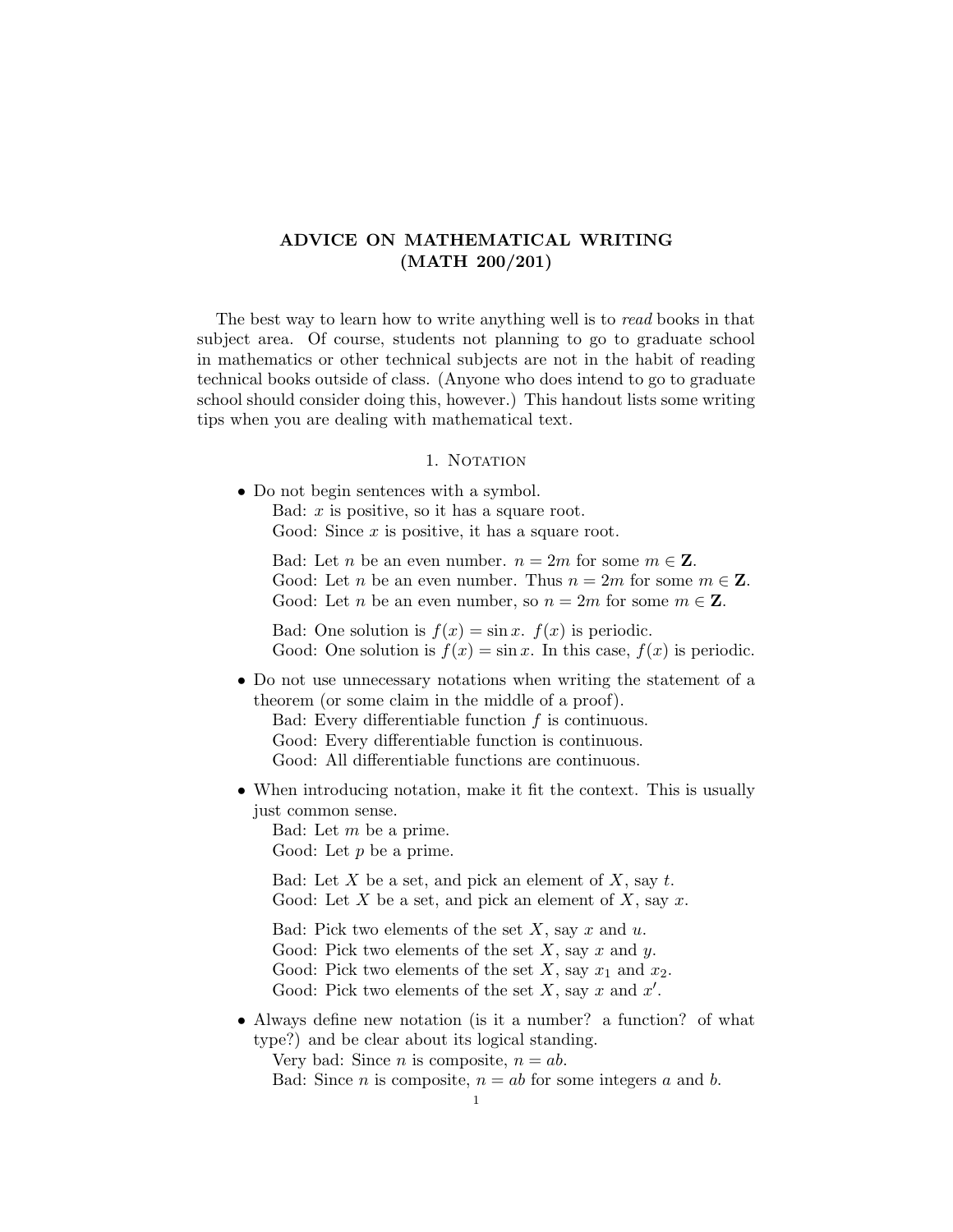Good: Since *n* is composite,  $n = ab$  for some integers *a* and *b* greater than 1.

(Why were the bad examples bad? Because every integer is a product, since  $n = n \cdot 1$ , so writing  $n = ab$  with no constraints on a and  $b$  is wrong.)

Bad: If a polynomial  $f(x)$  satisfies  $f(n) \in \mathbb{Z}$ , does  $f(x)$  have integer coefficients?

Good: If a polynomial  $f(x)$  satisfies  $f(n) \in \mathbb{Z}$  for every  $n \in \mathbb{Z}$ , does  $f(x)$  have integer coefficients?

• Do not duplicate the meaning of a variable within the same proof.

Bad: To show the sum of two even numbers is even, suppose  $a$ and b are even. Then  $a = 2m$  and  $b = 2m$ , for some integer m. We have  $a + b = 4m = 2(2m)$ , which is even. [Notice this "proof" showed the sum of two even numbers is always a multiple of 4, which is nonsense.]

Good: To show the sum of two even numbers is even, suppose  $a$ and b are even. Then  $a = 2m$  and  $b = 2n$ , for some integers m and *n*. We have  $a + b = 2m + 2n = 2(m + n)$ , which is even.

• Avoid overloading meaning into notation.

Bad: Let  $x > 0 \in \mathbb{Z}$ . Good: Let x be an integer, with  $x > 0$ . Good: Let  $x$  be a positive integer.

• NEVER use the logical symbols  $\forall$ ,  $\exists$ ,  $\wedge$ ,  $\vee$  when writing English text, and even better just avoid it altogether except in a paper on logic. Write out what you mean in ordinary language.

Bad: The conditions imply  $a = 0 \land b = 1$ . Good: The conditions imply  $a = 0$  and  $b = 1$ .

Bad: If ∃ a root of the polynomial then there is a linear factor. Good: If there is a root of the polynomial then there is a linear factor.

Bad: If the functions agree at three points, they agree ∀ points. Good: If the functions agree at three points, they agree at all points.

• Avoid silly abbreviations, or the misuse of standard notations. Bad: When *n* is  $\int$ , 2*n* is an even number. Good: When  $n$  is integral,  $2n$  is an even number.

Bad: Let z be a C. Good: Let z be a complex number. Good: Choose  $z \in \mathbb{C}$ .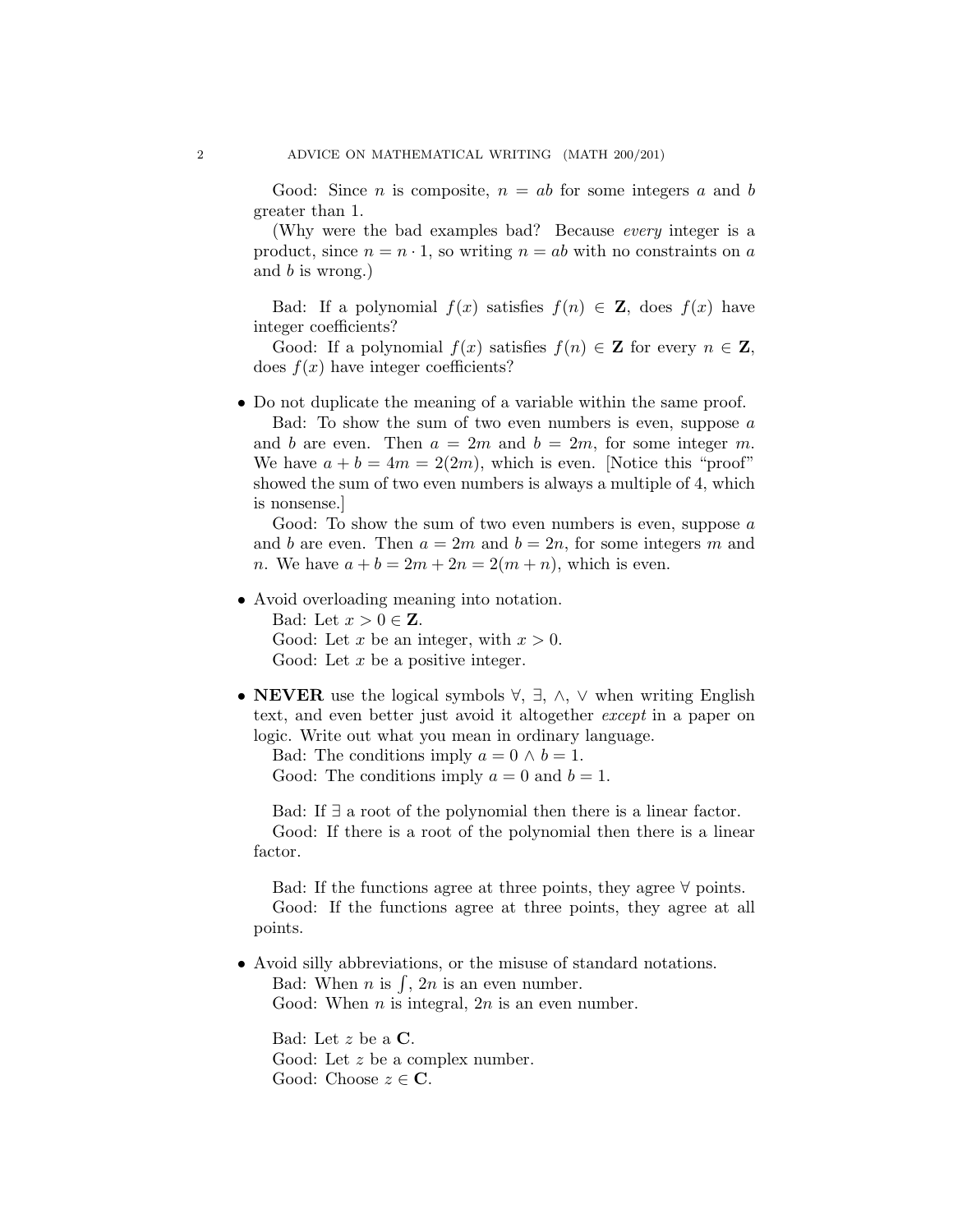#### 2. Equations and expressions

• If an equation or expression is important, either for later reference or for emphasis, display it on its own line. If you need to refer to it later, label it (as  $(1)$ ,  $(2)$ , and so on) on the side. Of course, if you only need to make a reference to a displayed equation or expression immediately before or after it appears, you could avoid a label and say "by the above equation," etc.

Bad: As a special case of the binomial theorem,

$$
(x+y)^4 = x^4 + 4x^3y + 6x^2y^2 + 4xy^3 + y^4.
$$

[suppose several lines of text are here]

By the equation 8 lines up, we see. . .

Good: As a special case of the binomial theorem,

(2.1) 
$$
(x+y)^4 = x^4 + 4x^3y + 6x^2y^2 + 4xy^3 + y^4.
$$

[suppose several lines of text are here] By equation  $(2.1)$ , we see...

• If a single computation involves several steps, especially more than two, present the steps in stacked form. Bad:

 $(x+1)^3 = (x+1)^2(x+1) = (x^2+2x+1)(x+1) = x^3+3x^2+3x+1.$ 

Bad:

$$
(x+1)3 = (x+1)2(x+1)
$$
  
\n
$$
(x+1)3 = (x2+2x+1)(x+1)
$$
  
\n
$$
(x+1)3 = x3+3x2+3x+1.
$$

Good:

$$
(x+1)^3 = (x+1)^2(x+1)
$$
  
=  $(x^2+2x+1)(x+1)$   
=  $x^3+3x^2+3x+1$ .

• Equations do not stand by themselves. They appear as part of a sentence and should be punctuated accordingly! If an equation ends a sentence, place a period at the end of the line. If an equation appears in the middle of a sentence, use a comma after the equation if one would naturally pause there. Sometimes no punctuation is needed after the equation. The following three examples illustrate each possibility.

Good: We call  $x_0$  a critical point of f when f is differentiable and

$$
f'(x_0)=0.
$$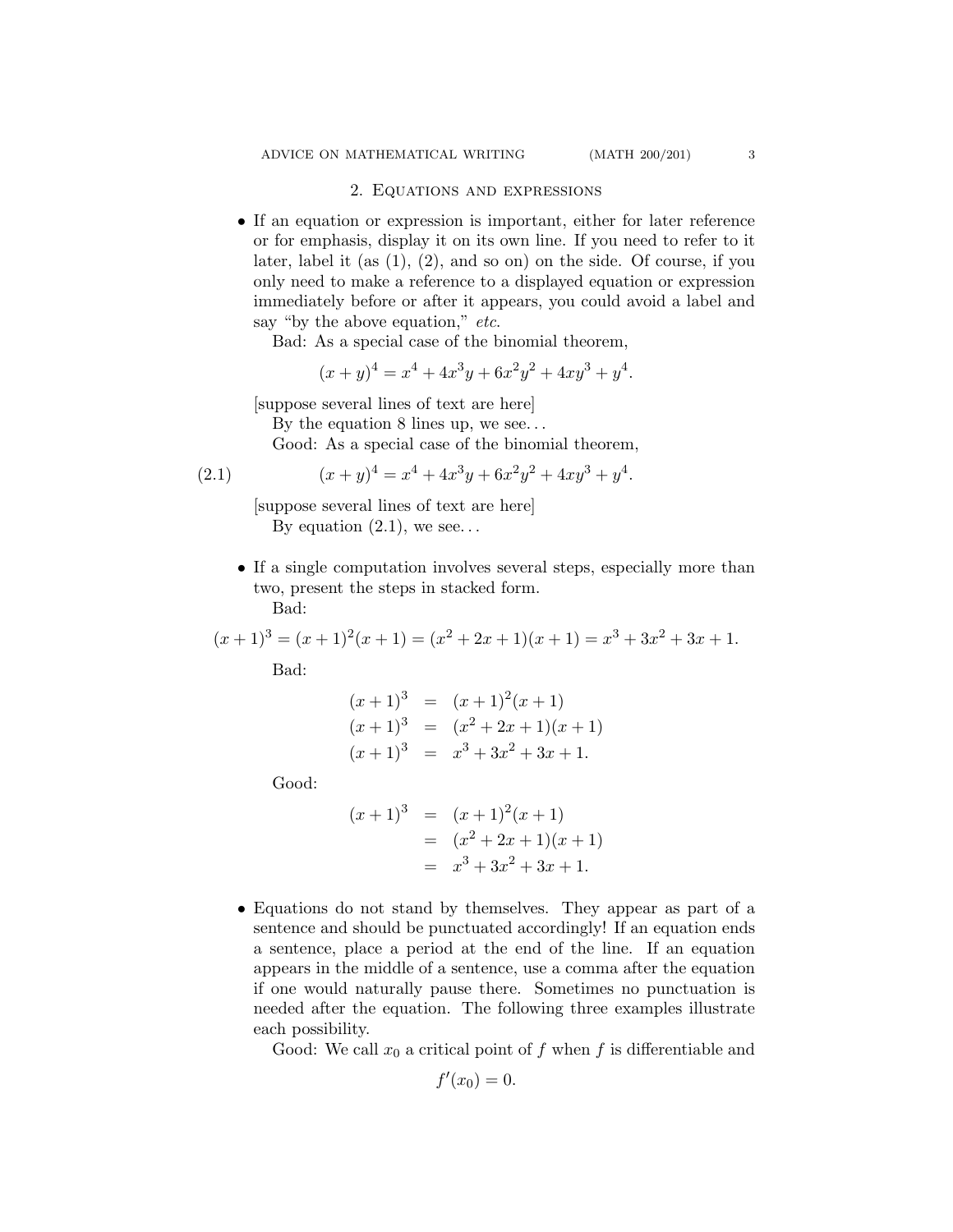Good: When f is differentiable, and  $x_0$  satisfies

$$
f'(x_0)=0,
$$

we call  $x_0$  a critical point.

Good: When  $f$  is differentiable, any  $x_0$  where

$$
f'(x_0)=0
$$

is called a critical point.

(That the equation was displayed separately in each case simply serves to highlight its importance to the reader. It could have been included within the main text, and punctuation rules of course apply in the same way.)

### 3. Parentheses

• Avoid pointless parentheses.

Bad:  $(x + y)(x - y) = (x^2 - y^2)$ .

Good:  $(x+y)(x-y) = x^2 - y^2$ .

Good:  $(a + b)^2 - (a + c)^2 = b^2 - c^2 + 2ab - 2ac$ .

Good:  $(a+b)^2 - (a+c)^2 = (b^2 - c^2) + 2ab - 2ac$ . [This example is good only if the writer wants the reader to view  $b^2 - c^2$  as a special part of the right side.]

• Use parentheses to avoid confusing the meaning between a subtraction sign and a negative sign.

Very bad:  $(a + b) - c = -ac - bc$ . Bad:  $(a + b) \cdot -c = -ac - bc$ . Good:  $(a + b)(-c) = -ac - bc$ .

## 4. Italics

• Variables and parameters are always written in italics:  $a, b$ , and so on. Be attentive to this when you are referring to letters in the middle of a sentence.

Bad: Since x is positive, it has a square root.

Good: Since  $x$  is positive, it has a square root.

• Avoid italic numbers like 1, 2, and 3. They look disgusting, don't they? Yes, they sure do. Avoid italic parentheses such as (,). They also look disgusting.

Bad: If A is an invertible matrix (that is, if det  $A \neq 0$ ), then ... Good: If A is an invertible matrix (that is, if  $\det A \neq 0$ ), then ...